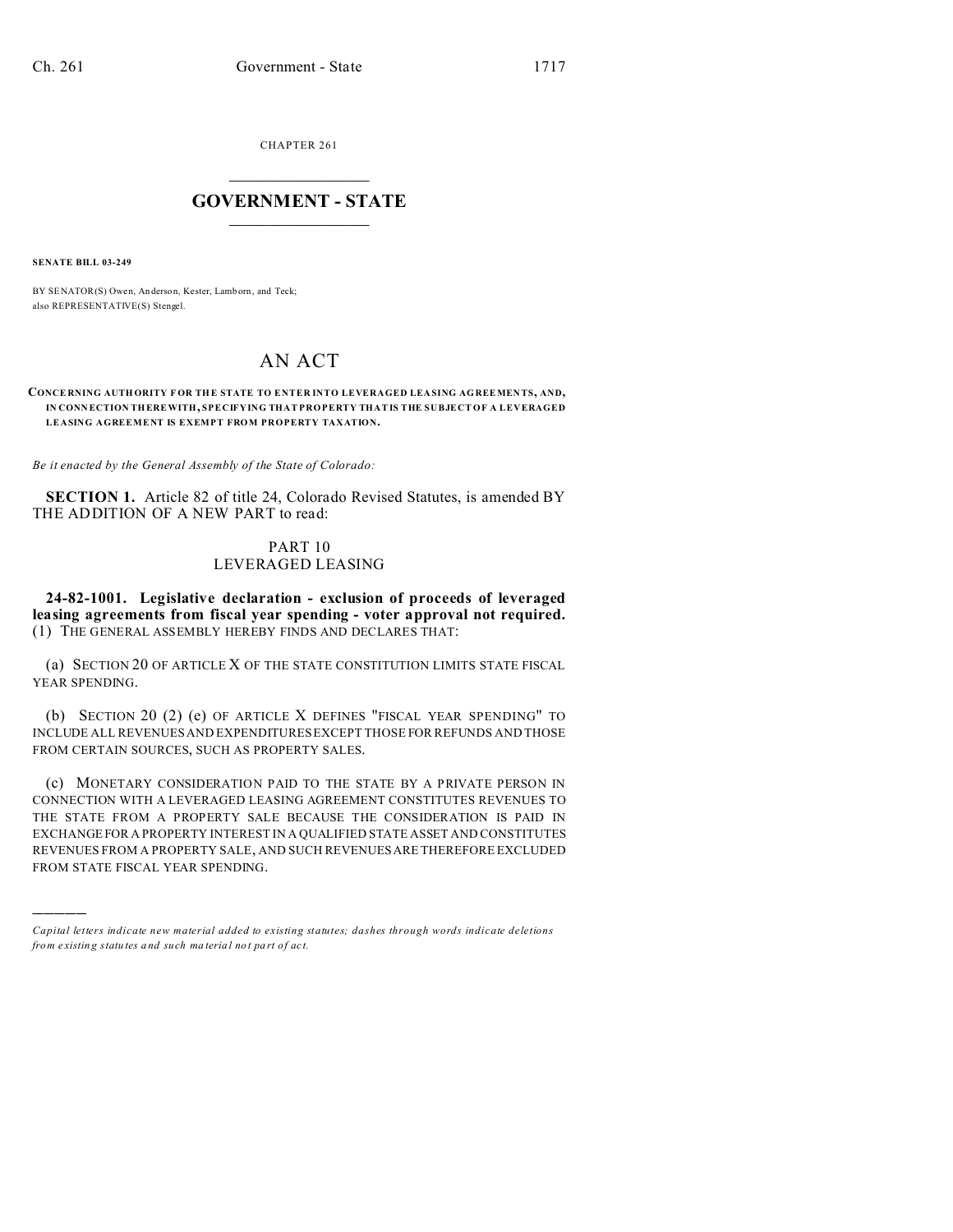(2) THE GENERAL ASSEMBLY FURTHER FINDS AND DECLARES THAT:

(a) SECTION 20 OF ARTICLE X OF THE STATE CONSTITUTION REQUIRES VOTER APPROVAL IN ADVANCE FOR CREATION OF ANY MULTIPLE-FISCAL YEAR FINANCIAL OBLIGATION WHATSOEVER WITHOUT ADEQUATE PRESENT CASH RESERVES PLEDGED IRREVOCABLY AND HELD FOR PAYMENTS IN ALL FUTURE FISCAL YEARS.

(b) THE SUBLEASE OF A QUALIFIED STATE CAPITAL ASSET FROM A PRIVATE PERSON TO THE STATE UNDER A LEVERAGED LEASING AGREEMENT IS A MULTIPLE-FISCAL YEAR FINANCIAL OBLIGATION OF THE STATE UNDER SECTION 20 OF ARTICLE X OF THE STATE CONSTITUTION, BUT THE STATE MAY ENTER INTO A LEVERAGED LEASING AGREEMENT WITHOUT VOTER APPROVAL IN ADVANCE BECAUSE A LEVERAGED LEASING AGREEMENT REQUIRES THE STATE TO DEPOSIT INTO A SPECIFIED ACCOUNT ADEQUATE CASH RESERVES PLEDGED IRREVOCABLY FOR SUBLEASE PAYMENTS IN ALL FUTURE FISCAL YEARS.

**24-82-1002. Definitions.** AS USED IN THIS PART 10, UNLESS THE CONTEXT OTHERWISE REQUIRES:

(1) "LEVERAGED LEASING AGREEMENT" MEANS AN AGREEMENT OR A SERIES OF AGREEMENTS BETWEEN THE STATE AND A PRIVATE PERSON UNDER WHICH:

(a) IN EXCHANGE FOR MONETARY CONSIDERATION PAID IN A LUMP SUM WHEN THE LEASE CLOSES, THE STATE LEASES A QUALIFIED STATE CAPITAL ASSET TO A PRIVATE PERSON FOR A TERM OF SUFFICIENT LENGTH TO ALLOW THE PRIVATE PERSON TO DEPRECIATE THE ASSET FOR FEDERAL INCOME TAX PURPOSES UNDER THE FEDERAL "INTERNAL REVENUE CODE OF 1986", AS AMENDED, OR ANY SUCCESSOR PROVISION THERETO, AND RETAINS A RIGHT TO CANCEL THE LEASE IN EXCHANGE FOR SPECIFIED CONSIDERATION;

(b) THE PRIVATE PERSON SUBLEASES THE QUALIFIED STATE CAPITAL ASSET BACK TO THE STATE PURSUANT TO A SUBLEASE CONTRACT THAT:

(I) IS FOR A TERM SHORTER THAN THE TERM OF THE LEASE;

(II) GIVES THE PRIVATE PERSON LEASEHOLD RIGHTS IN THE ASSET; AND

(III) REQUIRES AN AMOUNT OF THE MONETARY CONSIDERATION PAID IN A LUMP SUM TO THE STATE WHEN THE LEASE CLOSES THAT IS ADEQUATE TO MEET ALL LEASE PAYMENTS TO BEMADE BY THE STATE UNDER THE TERMS OF THE SUBLEASE CONTRACT TO BE DEPOSITED INTO A SPECIFIED ACCOUNT ESTABLISHED PURSUANT TO THE SUBLEASE CONTRACT AS ADEQUATE CASH RESERVES PLEDGED IRREVOCABLY FOR SUBLEASE PAYMENTS IN ALL FUTURE FISCAL YEARS; AND

(c) THE STATE RETAINS THE RIGHT TO THE USE OF THE QUALIFIED STATE CAPITAL ASSET FOR THE DURATION OF THE TERM OF THE SUBLEASE.

(2) "QUALIFIED STATE CAPITAL ASSET" OR "ASSET" MEANS ANY BUILDING, STRUCTURE, FACILITY, UTILITY, TRANSPORTATION INFRASTRUCTURE, QUALIFIED TECHNOLOGICAL EQUIPMENT AS DEFINED BY SECTION  $168(i)(2)(A)$  OF THE FEDERAL "INTERNAL REVENUE CODE OF 1986", AS AMENDED, OR ANY SUCCESSOR PROVISION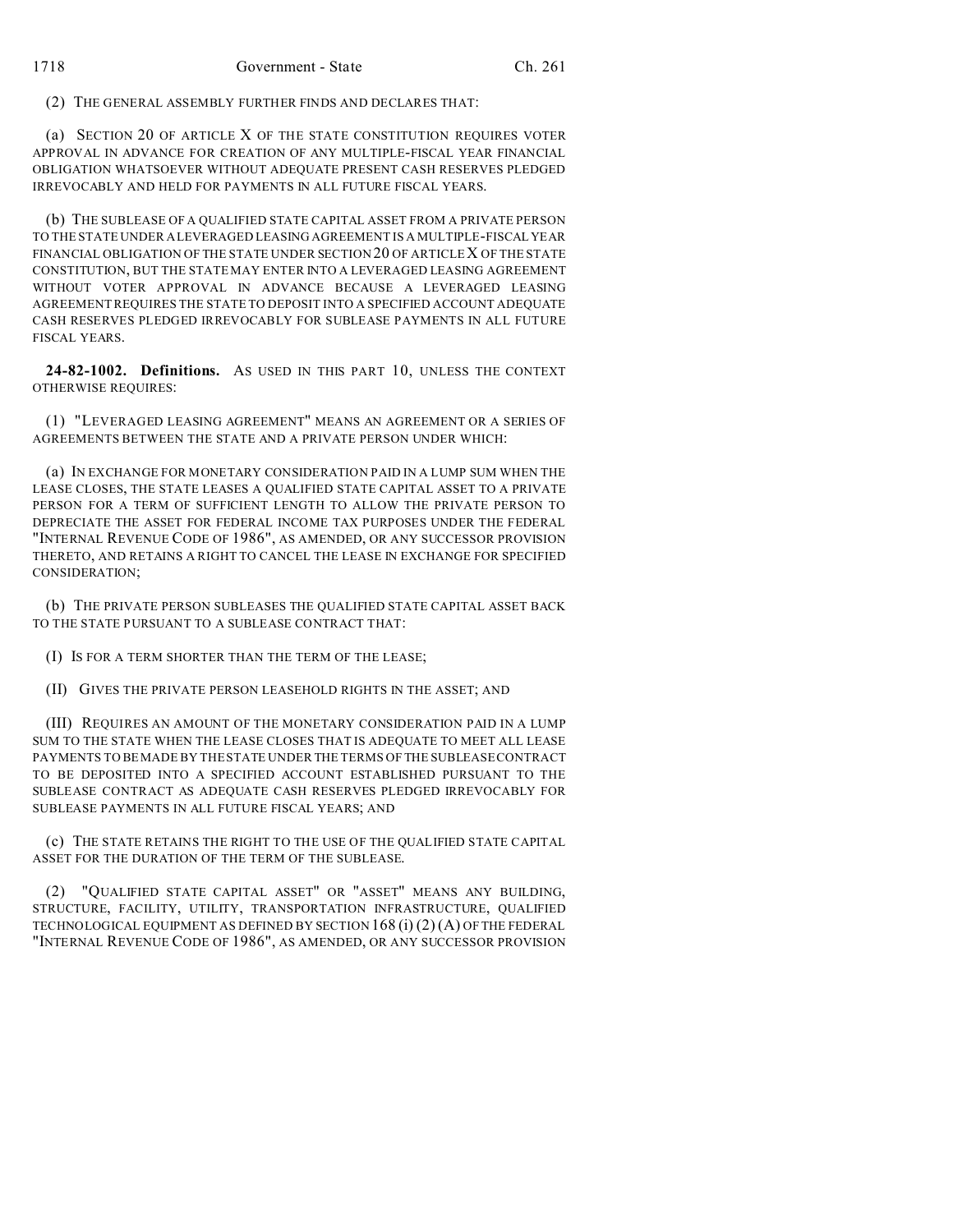THERETO, OR OTHER EQUIPMENT OWNED BY OR HELD IN TRUST FOR THE STATE THAT BECOMES A DEPRECIABLE ASSET FOR PURPOSES OF INCOME TAXATION WHEN LEASED FOR A TERM OF SUFFICIENT LENGTH TO ANY PRIVATE PERSON THAT DOES NOT HAVE TAX-EXEMPT STATUS.

**24-82-1003. Leveraged leasing.** (1) ON AND AFTER THE EFFECTIVE DATE OF THIS PART 10, THE EXECUTIVE DIRECTOR OF THE DEPARTMENT OF PERSONNEL, WITH THE APPROVAL OF THE DIRECTOR OF THE OFFICE OF STATE PLANNING AND BUDGETING AND THE STATE TREASURER, MAY ENTER INTO LEVERAGED LEASING AGREEMENTS ON BEHALF OF THE STATE.

(2) THE EXECUTIVE DIRECTOR OF THE DEPARTMENT OF PERSONNEL MAY RETAIN ATTORNEYS, CONSULTANTS, OR FINANCIAL PROFESSIONALS TO THE EXTENT NECESSARY TO PROTECT THE INTERESTS OF THE STATE AND TO ENSURE THE PROPER EXECUTION OF A LEVERAGED LEASING AGREEMENT. THE EXECUTIVEDIRECTOR SHALL USE A COMPETITIVE SELECTION PROCESS APPROVED BY THE DIRECTOR OF THE OFFICE OF STATE PLANNING AND BUDGETING TO SELECT ANY ATTORNEYS, CONSULTANTS, OR FINANCIAL PROFESSIONALS TO BE RETAINED, BUT EXECUTION OF SUCH RETENTION AGREEMENTS SHALL NOT BE GOVERNED BY THE "PROCUREMENT CODE", ARTICLES 101 TO 112 OF THIS TITLE. ANY FEES CHARGED BY ANY PERSONS RETAINED SHALL BE PAID ONLY FROM THE LUMP SUM PAID TO THE STATE IN CONNECTION WITH THE LEVERAGED LEASING AGREEMENT AND SHALL NOT BE PAID FROM ANY OTHER SOURCE.

(3) THE STATE TREASURER SHALL CREDIT ALL MONETARY CONSIDERATION PAID IN A LUMP SUM TO THE STATE UNDER THE TERMS OF A LEVERAGED LEASING AGREEMENT WHEN THE AGREEMENT CLOSES THAT IS NOT REQUIRED TO BE DEPOSITED INTO A SPECIFIEDACCOUNTESTABLISHED PURSUANT TO A SUBLEASE CONTRACT AS ADEQUATE CASH RESERVES PLEDGED IRREVOCABLY FOR SUBLEASE PAYMENTS IN ALL FUTURE FISCAL YEARS TO THE CONTROLLED MAINTENANCE TRUST FUND CREATED IN SECTION 24-75-302.5.

**24-82-1004. Leased assets not subject to taxation.** A QUALIFIED STATE CAPITAL ASSET THAT IS THE SUBJECT OF A LEVERAGED LEASING AGREEMENT SHALL BE TREATED FOR TAX PURPOSES AS TAX-EXEMPT PROPERTY OWNED BY THE STATE.

**24-82-1005. Tort liability not created by leveraged leasing agreement.** THE LEASE OF A QUALIFIED STATE CAPITAL ASSET BY THE STATE TO A PRIVATE PERSON AND THE SUBLEASE OF THE ASSET BACK TO THE STATE BY THE PRIVATE PERSON PURSUANT TO A LEVERAGED LEASING AGREEMENT SHALL NOT CAUSE THE PRIVATE PERSON TO WHOM THE QUALIFIED STATE CAPITAL ASSET IS BEING LEASED TO INCUR ANY LIABILITY IN TORT BY VIRTUE OF THE PRIVATE PERSON'S STATUS AS A LESSOR UNDER THE LEVERAGED LEASING AGREEMENT.

**SECTION 2.** 24-75-302.5 (2) (a), Colorado Revised Statutes, is amended to read:

**24-75-302.5. Controlled maintenance - trust fund.** (2) (a) There is hereby created the controlled maintenance trust fund, the principal of which shall consist of general fund revenues transferred thereto as provided in section  $24-75-201.1$  (1) (c.5) (II) AND PROCEEDS OF LEVERAGED LEASING AGREEMENTS DEPOSITED THERETO PURSUANT TO SECTION 24-82-1003 (3). For the 1996-97 fiscal year and fiscal years thereafter, the principal of the trust fund may constitute all or some portion of the